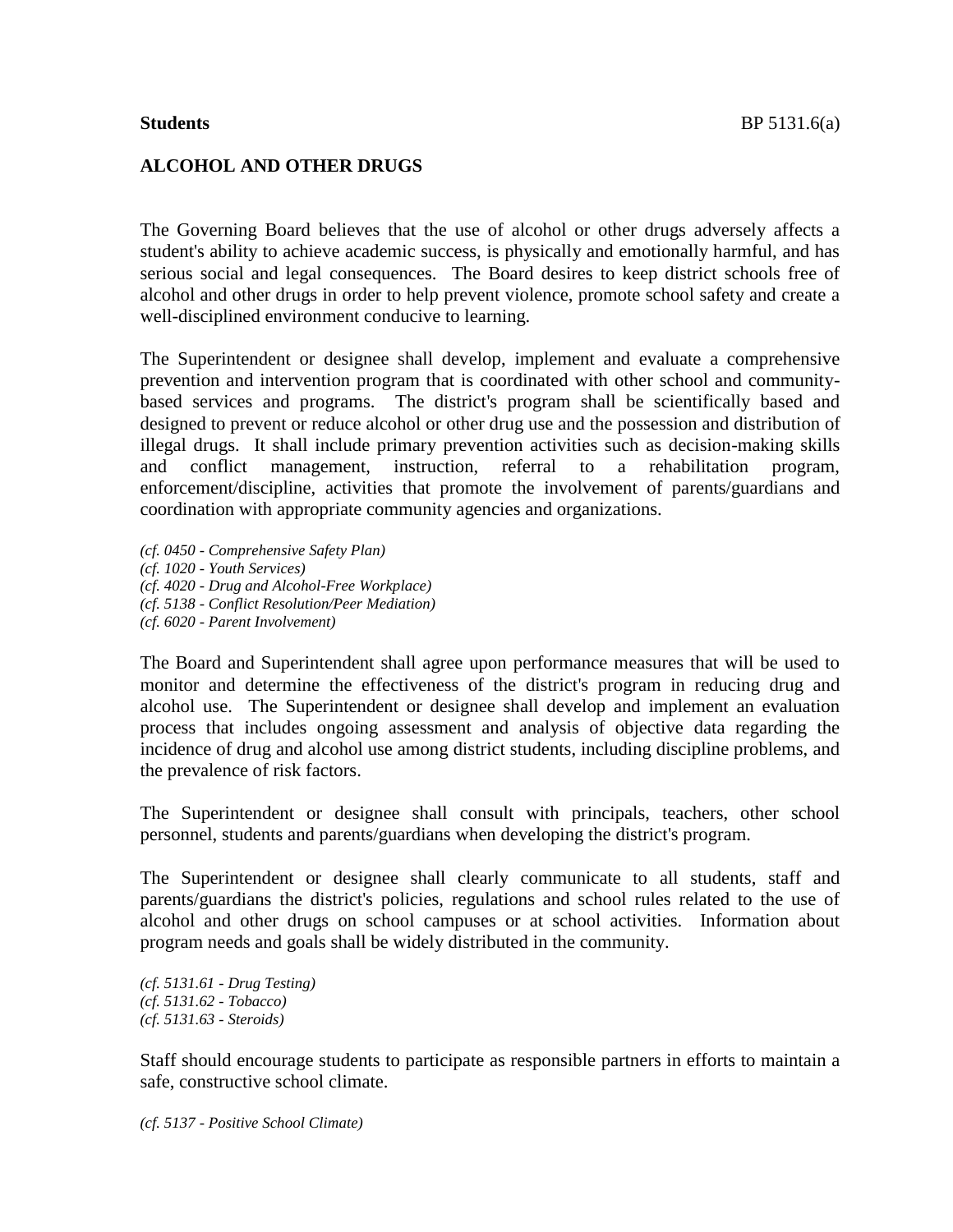The Board encourages the establishment of site-level advisory groups to assist in promoting alcohol- and drug-free schools.

*(cf. 1220 - Citizen Advisory Committees)*

The district's drug education program shall augment county drug education services, if any. District staff shall take every opportunity to cooperate with county and county office of education staff in planning and implementing collaborative alcohol and drug prevention programs.

*(cf. 1020 - Youth Services) (cf. 1400 - Relations Between Other Governmental Agencies and the Schools)*

## **Instruction**

The district shall provide science-based preventative instruction which has been proven effective in helping students avoid the use of alcohol and other drugs.

*(cf. 6142.1 - Sexual Health and HIV/AIDS Prevention Instruction) (cf. 6142.8 - Comprehensive Health Education) (cf. 6143 - Courses of Study)*

All instruction and related materials shall consistently state that unlawful use of alcohol or other drugs is wrong and harmful. Instruction shall not include the concept of responsible use of drugs or alcohol when such use is illegal. (20 USC 7114, 7162; Health and Safety Code 11999.2)

The district shall offer staff development activities for staff who implement the comprehensive drug and alcohol prevention and intervention program.

*(cf. 4131 - Staff Development)*

## **Intervention, Referral and Student Assistance Programs**

School staff, students and parents/guardians shall be informed about early warning signs which may indicate alcohol and other drug use and about appropriate agencies offering intervention programs, counseling, referral and other student assistance programs.

The Board strongly encourages any student who is using alcohol or drugs to discuss the matter with his/her parent/guardian or with any staff member. Students who disclose their use of alcohol or other drugs when seeking help from an intervention or recovery program shall not be disciplined for such use.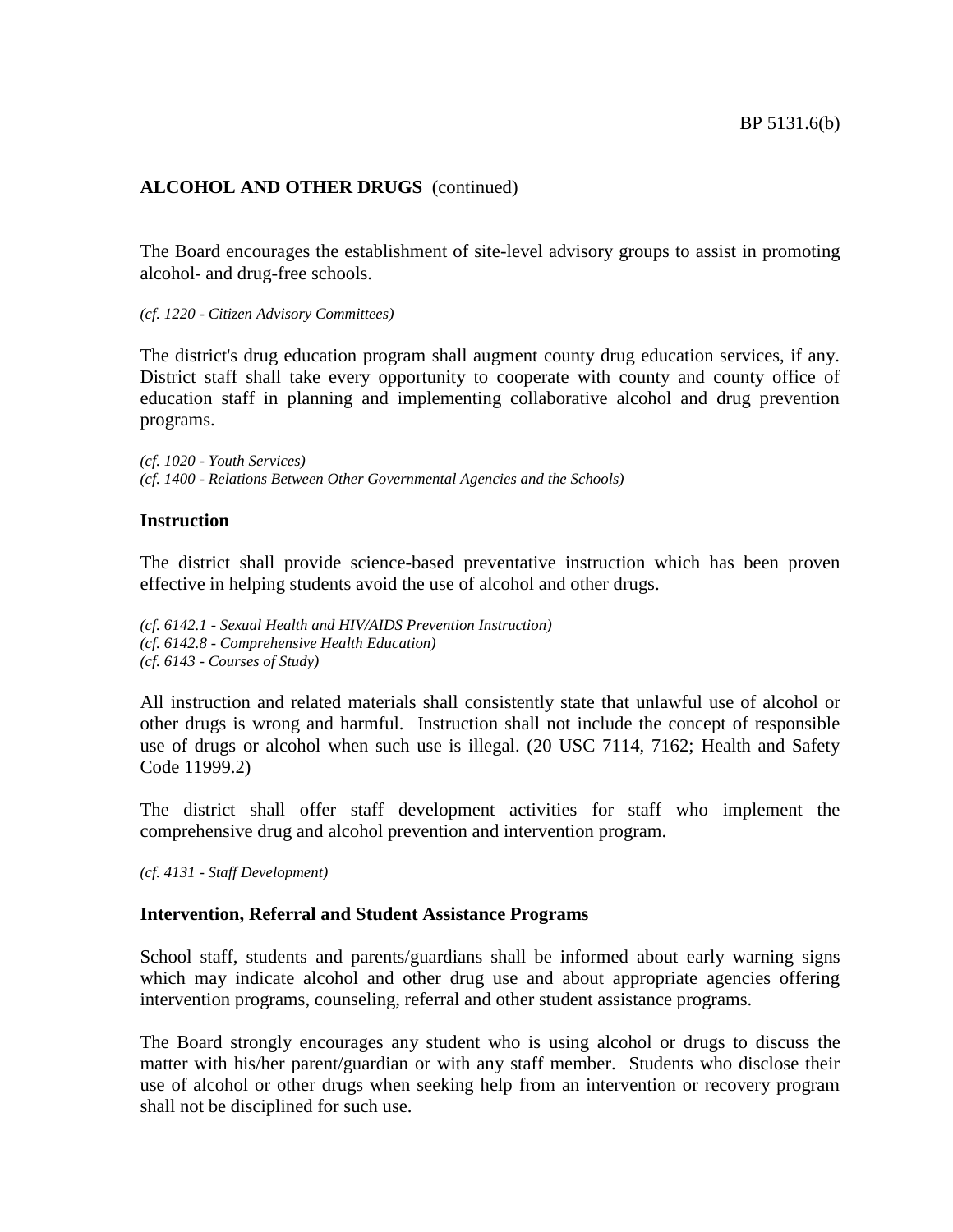### **Enforcement/Discipline**

The Superintendent or designee shall take appropriate action to eliminate possession, use or sale of alcohol and other drugs and related paraphernalia on school grounds or at schoolsponsored activities.

*(cf. 5131 - Conduct) (cf. 5145.11 - Questioning and Apprehension by Law Enforcement) (cf. 5145.12 - Search and Seizure)*

Students possessing, using or selling alcohol or other drugs or related paraphernalia shall be subject to disciplinary procedures including suspension or expulsion and/or referral to law enforcement in accordance with law, Board policy and administrative regulation. In addition, such students may be referred to an appropriate counseling program, transferred to an alternative placement, and/or be restricted from extracurricular activities, including athletics.

*(cf. 5144 - Discipline) (cf. 5144.1 - Suspension and Expulsion/Due Process) (cf. 6145 - Extracurricular and Cocurricular Activities)*

*Legal Reference:*

*EDUCATION CODE 44049 Known or suspected alcohol or drug abuse by student 44645 In-service training anabolic steroids 48900 Suspension or expulsion (grounds) 48900.5 Suspension, limitation on imposition; exception 48901 Smoking or use of tobacco prohibited 48901.5 Prohibition of electronic signaling devices 48902 Notification of law enforcement authorities; civil or criminal immunity 48909 Narcotics or other hallucinogenic drugs 48915 Expulsion; particular circumstances 49602 Confidentiality of pupil information 51202 Instruction in personal and public health and safety 51203 Instruction on alcohol, narcotics and restricted dangerous drugs 51210 Areas of study 51220 Areas of study, grades 7 to 12 51260-51269 Drug education 60041 Instructional materials 60110-60115 Instructional materials on alcohol and drug education BUSINESS AND PROFESSIONS CODE 25608 Alcohol on school property; use in connection with instruction*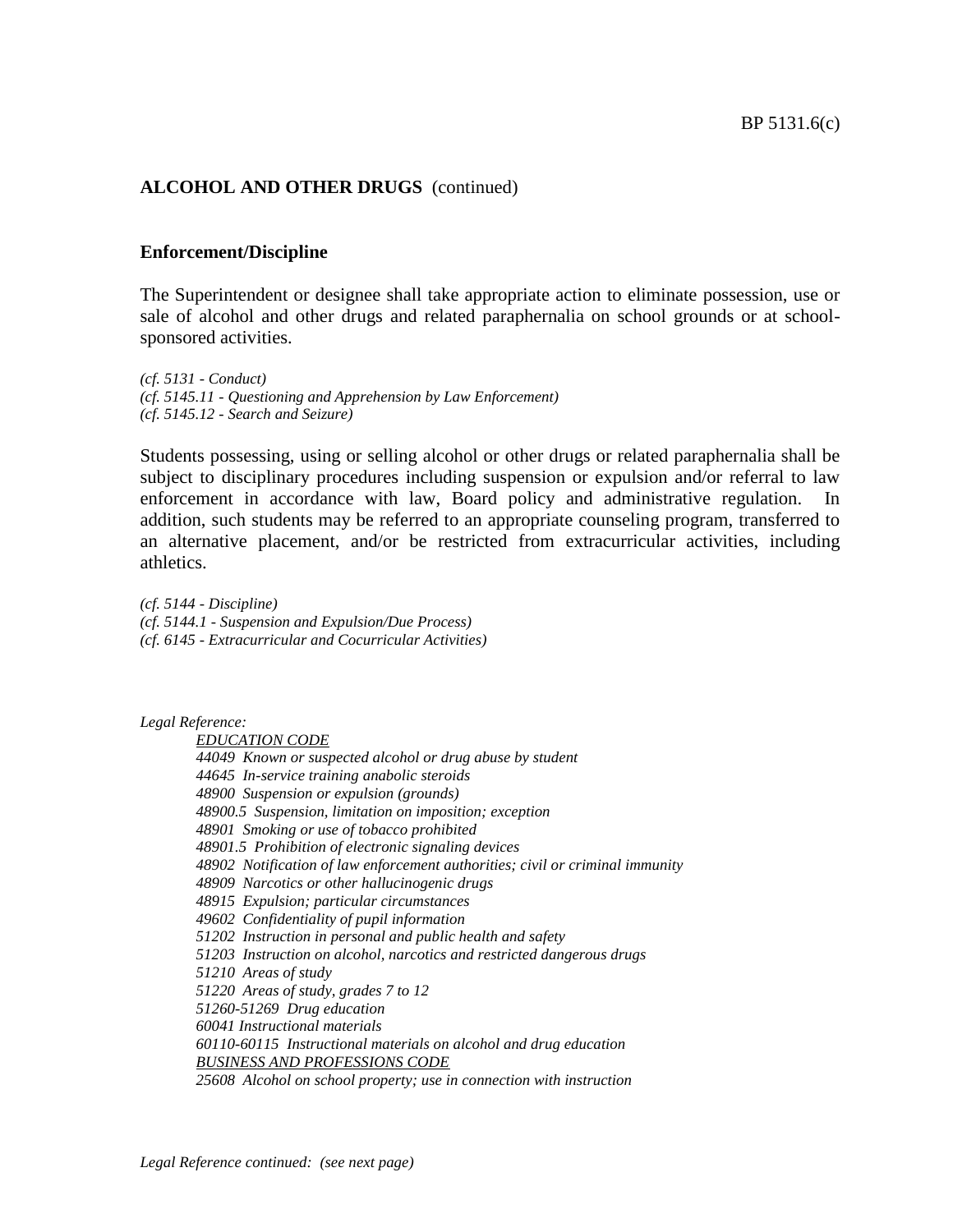*Legal Reference: (continued) HEALTH AND SAFETY CODE 11032 Narcotics, restricted dangerous drugs and marijuana 11053-11058 Standards and schedules 11353.6 Juvenile Drug Trafficking and Schoolyard Act 11357 Unauthorized possession of marijuana; possession in school or on school grounds 11361.5 Destruction of arrest or conviction records 11372.7 Drug program fund; uses 11802 Joint school-community alcohol abuse primary education and prevention program 11998-11998.3 Drug and Alcohol Abuse Master Plans 11999-11999.3 Alcohol and drug program funding; no unlawful use 124175-124200 Adolescent family life program PENAL CODE 13860-13864 Suppression of drug abuse in schools VEHICLE CODE 13202.5 Drug and alcohol related offenses by person under age of 21, but aged 13 or over; WELFARE AND INSTITUTIONS CODE 828 Disclosure of information re minors 828.1 Disclosure of criminal records; protection of vulnerable staff & students UNITED STATES CODE, TITLE 20 5812 National education goals 7101-7184 Safe and Drug-Free Schools and Communities Act*

*Management Resources:*

*WEB SITES*

*California Department of Education, Alcohol, Tobacco and Other Drug Prevention: http://www.cde.ca.gov/ls/he/at California Healthy Kids: http://www.californiahealthykids.org U.S. Department of Education, Office of Safe and Drug Free Schools: http://www.ed.gov/about/offices/list/osdfs/index.html*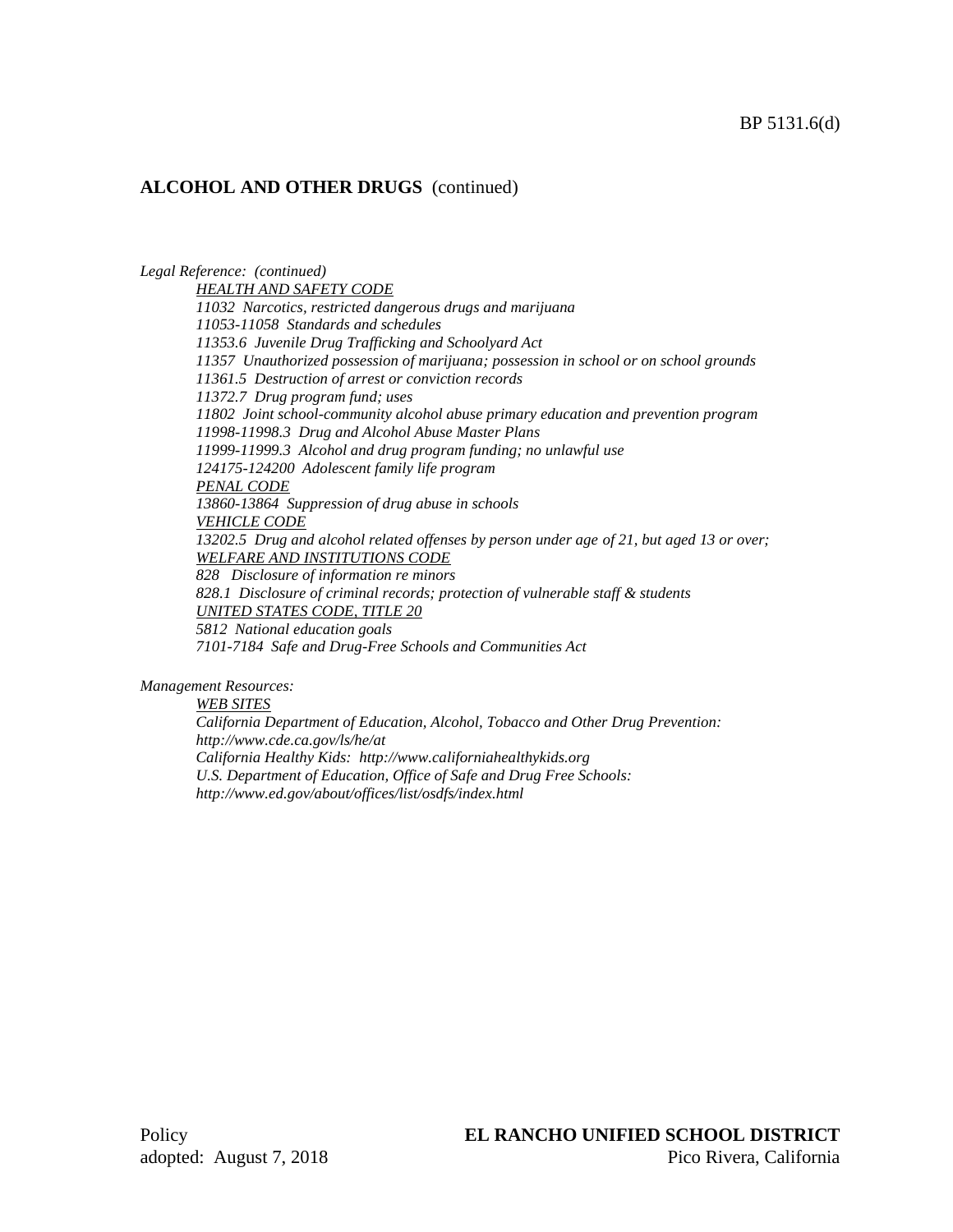# **ALCOHOL AND OTHER DRUGS**

# **Instruction**

The curriculum of all elementary and secondary schools shall include instruction on the effects upon the human body, as determined by science, of tobacco, alcohol, narcotics, dangerous drugs as defined in Health and Safety Code 11032, and other dangerous substances. Instruction shall be sequential in nature and suited to meet the needs of students at their respective grade level. (Education Code 51203, 51260)

*(cf. 5131.62 - Tobacco)*

In grades 1-6, instruction in drug education should be given in health courses required by Education Code 51210. (Education Code 51260)

In grades 7-12, instruction in drug education shall be conducted in health courses and in any other appropriate area of study required by Education Code 51220. (Education Code 51260)

### *(cf. 6142.8 - Comprehensive Health Education)*

Secondary school instruction shall also include a study of the effects of alcohol and other drugs upon prenatal development. (Education Code 51203)

## *(cf. 6143 - Courses of Study)*

Instruction shall be provided by appropriately trained instructors who have demonstrated competencies, as determined by the principal or designee, in the following areas: (Education Code 51260)

- 1. The ability to interact with students in a positive way
- 2. Knowledge of the properties and effects of tobacco, alcohol, narcotics, dangerous drugs, and shared drug apparatus
- 3. Effective teaching skills and competency in helping students to express opinions responsibly and to become aware of their values as they affect drug-use decisions

# **Intervention**

District staff shall intervene whenever students use alcohol or other illegal drugs while on school property or under school jurisdiction. Staff members who have a reasonable suspicion that a student may be under the influence of alcohol or drugs shall immediately notify the principal or designee.

If the principal or designee, in his/her professional capacity or in the course of his/her employment, knows, observes or suspects that a student may be under the influence of alcohol or drugs, he/she may notify the parent/guardian. (Education Code 44049)